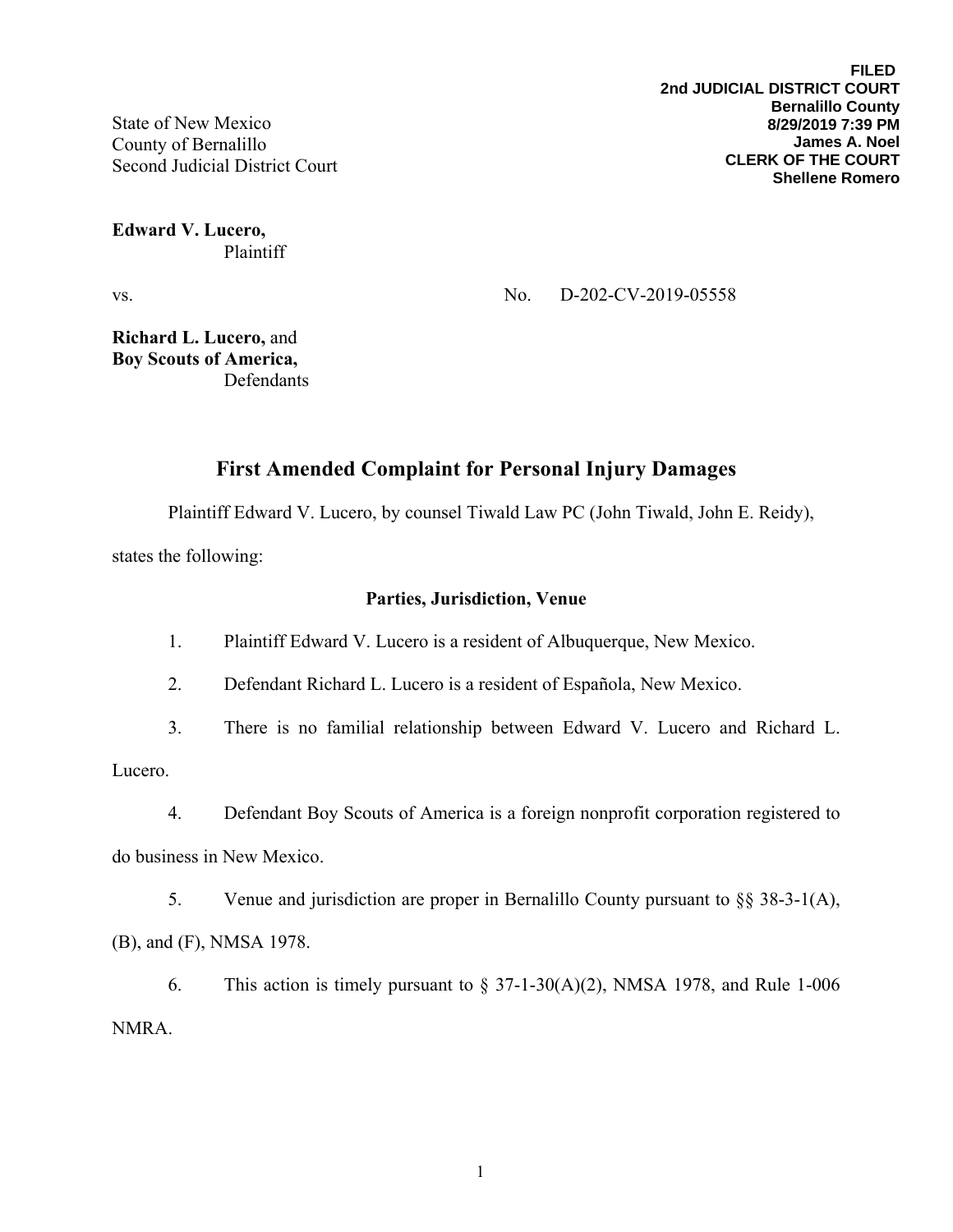#### **Factual Allegations and Causes of Action**

7. Defendant Richard L. Lucero is a businessman who owns and operates Country Farm Supply in Española, New Mexico.

8. Mr. Lucero was elected and served as Mayor of the City of Española for 22 years, from 1968–1974, 1986–1994, and 1998–2006.

9. Mr. Lucero has been extremely active in Española civic and community affairs.

10. The *Richard L. Lucero Center,* Española's Public Library and Recreational Swim and Athletic Center, was named after Mr. Lucero during his mayoral administration.

11. Richard L. Lucero helped form, led, and actively recruited boys to participate in the youth group, "Explorers," also known as "Explorer Scouts" (hereinafter "Explorers").

12. Mr. Lucero promoted Explorers as an organization for boys intended to teach life and leadership skills.

13. Upon information and belief, Explorers was, and is, an organization affiliated with Defendant Boy Scouts of America.

14. Mr. Lucero promoted Explorers widely; he recruited multiple adults including former Eagle Scouts; he led boys on excursions throughout Española and New Mexico and beyond; he conducted Explorer meetings at his home; and he used City of Española vehicles and resources for his Explorers group's activities.

15. Upon information and belief, troop leaders in Boy Scouts of America and Explorers, including Mr. Lucero, were (and are) subject to the right and power of Boy Scouts of America to screen each such leader.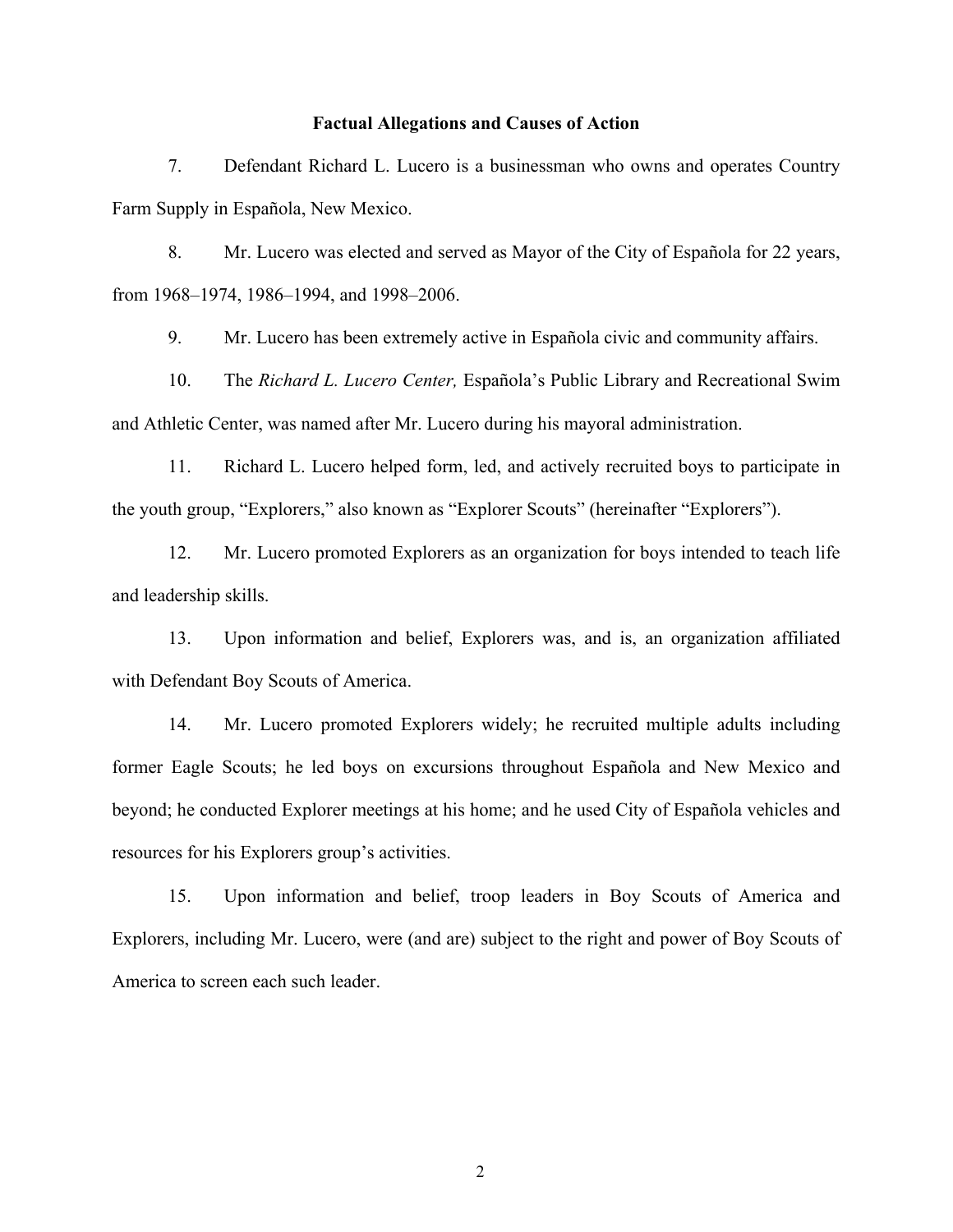16. Upon information and belief, Boy Scouts of America oversaw, and oversees presently, annual registration of adults for leadership of its troops and youth groups, including Explorers.

17. Boy Scouts of America retains the right to control its youth group leaders.

18. Membership in Boy Scouts of America is a privilege, not a right.

19. Boy Scouts of America knew of Mr. Lucero's Explorers group and activities.

20. In 1986, Edward Lucero ("Edward" or "Plaintiff") was a young boy age 11, growing up in Española.

21. When Mr. Lucero was elected mayor in 1986, he hired a local woman to serve as his Española City Clerk. The woman was Edward's mother.

22. About this time, Mr. Lucero spoke to Edward's mother and offered Edward a job working in Mr. Lucero's store, Country Farm Supply.

23. Mr. Lucero also invited Edward to join the Explorers.

24. Mr. Lucero received the trust of Edward's parents because of his position as Mayor, his position with Explorers, his standing in the community, and his position as the employer of Edward's mother.

25. Edward enjoyed the type of work he was given at Mr. Lucero's store, and liked earning money for himself.

26. Soon after Edward began working at the store, Mr. Lucero suggested that Edward stay Friday nights at Mr. Lucero's home so that Edward could get up early on Saturdays and go directly to work at the store. Edward began staying at Mr. Lucero's home on Friday nights.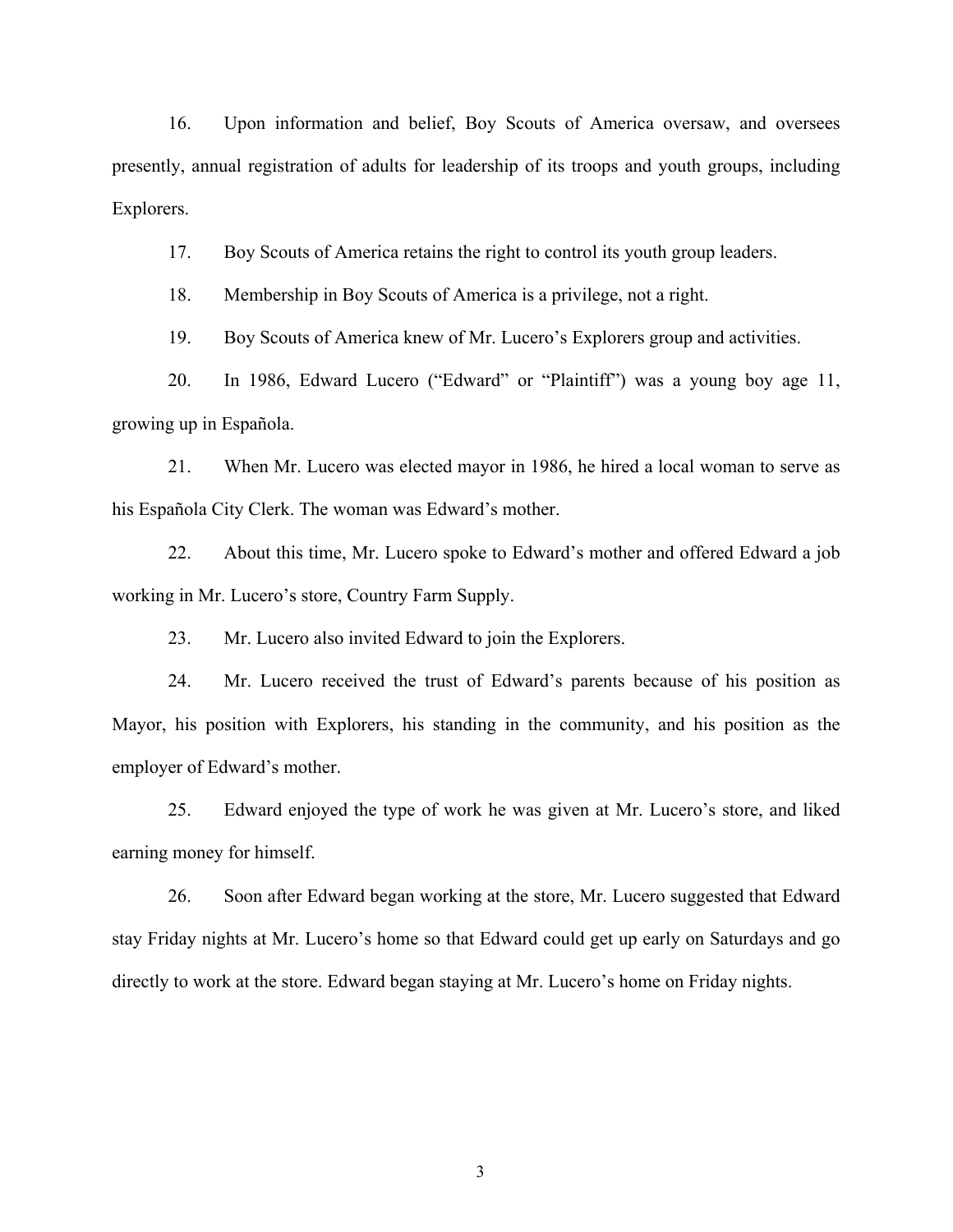27. As Friday over-nights occurred more frequently at Mr. Lucero's house, Mr. Lucero began entering Edward's room, climbing on his bed, and asking to massage Edward's feet. Mr. Lucero would cut Edward's toenails.

28. Mr. Lucero told Edward, "I want to know everything about how your body works," and asked him about masturbation.

29. Edward felt these actions were odd and intrusive.

30. When Edward would take a shower, Mr. Lucero would sometimes enter the shower.

31. Mr. Lucero attempted sexual contact with Edward, but Edward repeatedly rebuffed Mr. Lucero's attempts.

32. Mr. Lucero threatened Edward that if he did not comply with Mr. Lucero's advances, Edward's mother would lose her job.

33. Mr. Lucero threatened Edward that if he told anyone of Mr. Lucero's advances or conduct, Edward's mother would lose her job.

34. Mr. Lucero also threatened that if Edward quit working at Mr. Lucero's store, Edward's mother would lose her job.

35. Eventually, when Edward was 12 years old, Mr. Lucero began masturbating himself in Edward's presence, and he began initiating direct sexual contact with Edward over Edward's objection. These events occurred at Mr. Lucero's home, and at other places.

36. During this time, Mr. Lucero began giving gifts to Edward, including a 1986 GMC Jimmy vehicle, an enduro motorcycle, a radio-controlled model car, and other gifts.

37. Mr. Lucero took Edward on many Explorers-related trips during this period.

38. Mr. Lucero usually described trips as Explorers-related.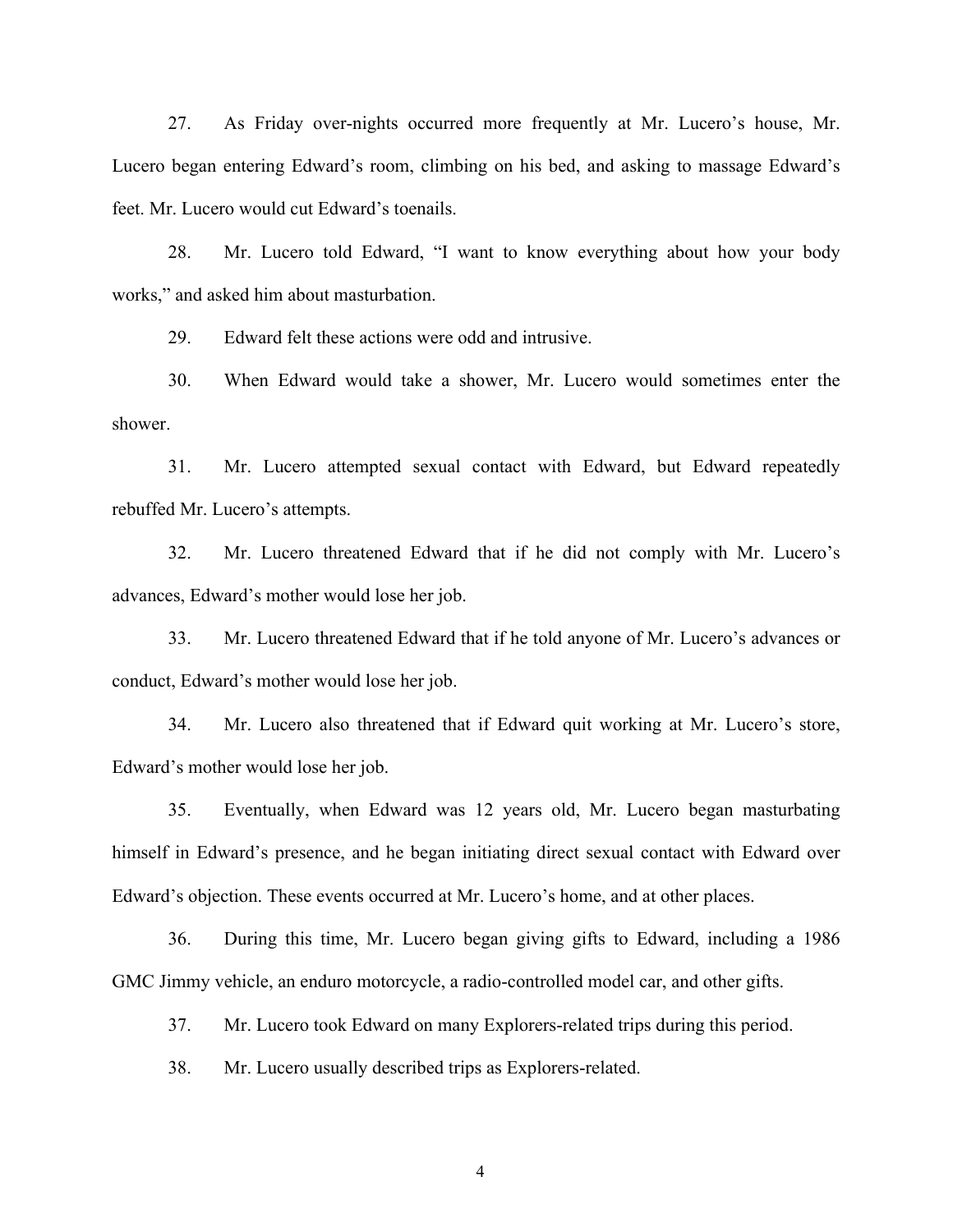- 39. Edward would go, and sometimes discover there were no other boys.
- 40. Mr. Lucero described Explorers to Edward's parents as a reason for trips.
- 41. Mr. Lucero took Edward on trips, including:
	- Denver;
	- Idaho;
	- Disney World in Florida;
	- Angel Fire, New Mexico; and
	- an ocean cruise.

42. When Edward was 13–14 years old, Mr. Lucero took him to Las Vegas NV and purchased new clothes for him as a "graduation present" for finishing junior high school.

43. On trips, Mr. Lucero masturbated himself in Edward's presence, and initiated direct sexual contact with Edward over Edward's objection.

44. Mr. Lucero also had Edward go on trips to feed-store trade shows in Amarillo, Texas.

45. On one trip to Amarillo, Mr. Lucero purchased tequila, giving it to Edward and causing him to fall asleep. Edward awakened to find Mr. Lucero performing a sex act on him. Edward pushed and kicked Mr. Lucero away.

46. During these years, Mr. Lucero routinely held Explorers meetings at his home, including overnight camp-outs on the premises.

47. During these campouts, Mr. Lucero provided alcoholic beverages to the boys.

48. During Explorers activities, Mr. Lucero showed pornography to the boys.

49. Mr. Lucero would call Explorers meetings. Showing up, a boy would discover himself to be the only one invited, and all alone with Mr. Lucero.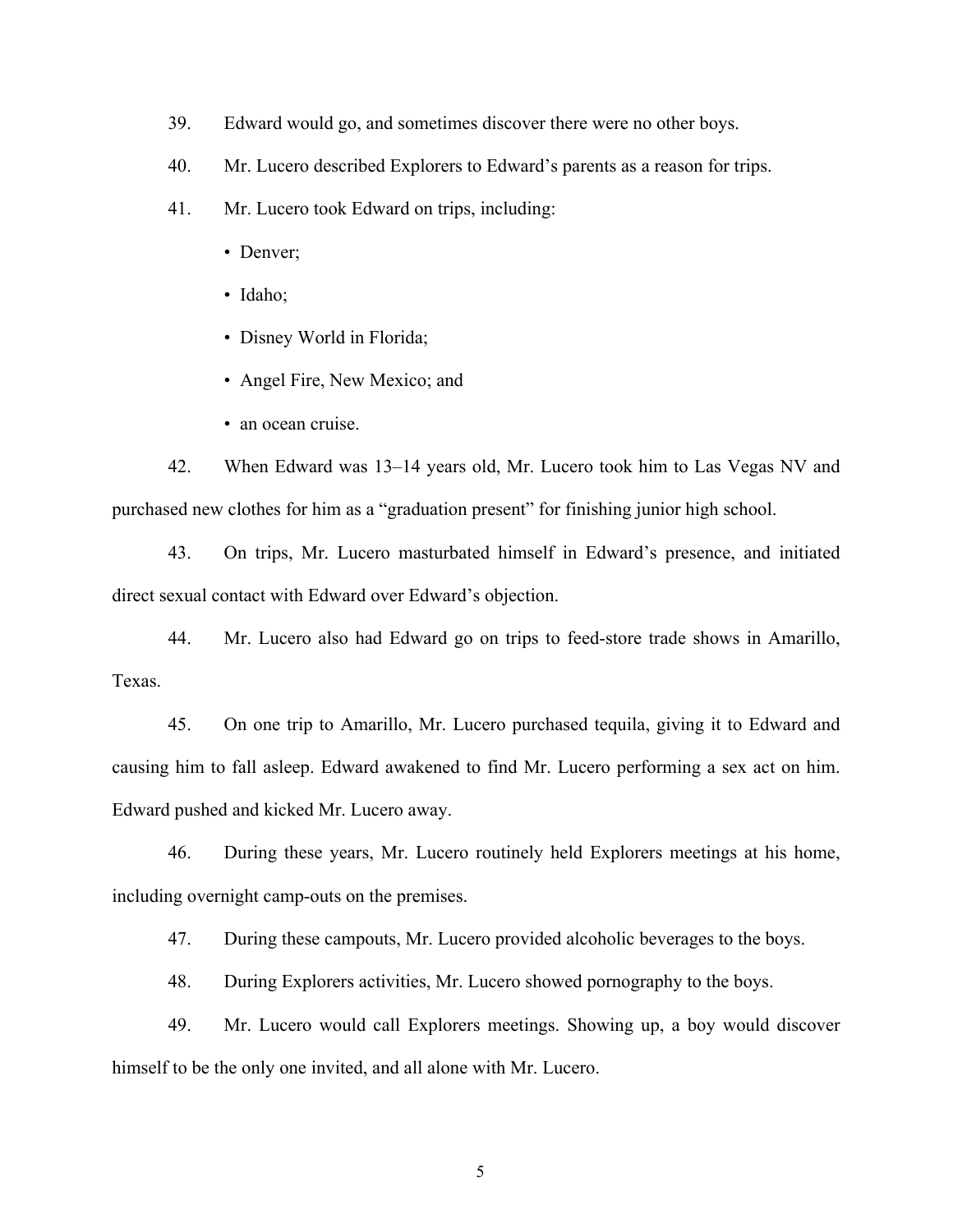50. Mr. Lucero's position and authority with Explorers helped him obtain trust from the boys and parents.

51. During the activities, Mr. Lucero would grope Edward and other boys.

52. Edward feared for his mother's job and for his own job, and he feared the power and standing of Mr. Lucero.

53. In addition to the threats concerning Edward's mother, Mr. Lucero threated to take back the GMC Jimmy and the enduro motorcycle if Edward disclosed or failed to comply with Mr. Lucero's sexual conduct.

54. Edward never gave willing consent to Mr. Lucero's sexual advances or conduct.

55. Given Mr. Lucero's status and authority, Edward did not think he could tell anyone about what Mr. Lucero was doing.

56. Edward felt terrible shame for the sex acts which Mr. Lucero had perpetrated upon him, and his performance in school declined. Edward began using alcohol and drugs to suppress and escape his feelings, and he never told anyone of what had happened.

57. Mr. Lucero's use of authority, grooming, coercion, threats, force, and repeated sexual contact with Edward caused or contributed to the delinquency of Edward.

58. Eventually, on July 13, 2016, while incarcerated for a drug-related offense in the Santa Fe County Detention Center, Edward told a jail counselor he was suffering nightmares and flashbacks of childhood trauma. Although he did not disclose the nature of his childhood trauma, this was the first time Edward came close to disclosing his childhood sexual abuse to any person.

59. In the months after July 13, 2016, Edward disclosed to the counselor his sexual abuse by Mr. Lucero.

60. Mr. Lucero sexually abused other boys, in addition to Edward.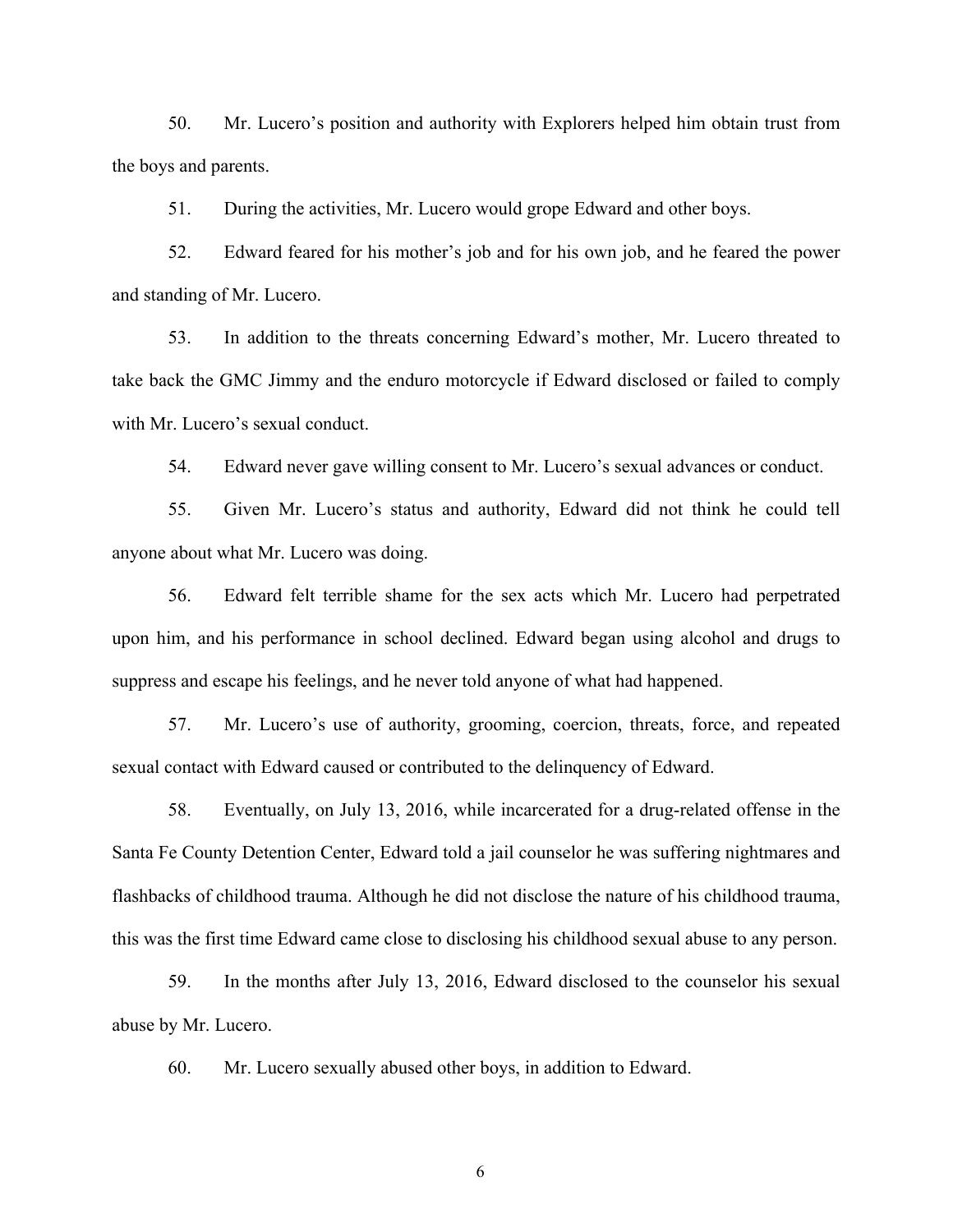#### **Additional Factual Allegations**

61. Defendant Richard L. Lucero and Defendant Boy Scouts of America agreed, expressly or implicitly, to Defendant Richard L. Lucero's position, activities, and/or services for Explorers and Boy Scouts of America.

62. Defendant Richard L. Lucero and Defendant Boy Scouts of America agreed, expressly or implicitly, that Mr. Lucero could lead, or participate in, Explorers.

63. Defendant Boy Scouts of America agreed, expressly or implicitly, to the Explorers group of Defendant Richard L. Lucero.

64. In addition, Defendant Boy Scouts of America knew of the Explorers activities and stated affiliations of Defendant Richard L. Lucero.

65. Defendant Boy Scouts of America permitted, expressly or implicitly, Defendant Richard L. Lucero's ongoing Explorers position, authority, and/or activities.

66. By its acts and conduct, Defendant Boy Scouts of America caused Plaintiff Edward Lucero and others to reasonably believe that Defendant Richard L. Lucero was an agent of Boy Scouts of America.

67. Plaintiff Edward Lucero dealt with Defendant Richard L. Lucero in justifiable reliance upon the conduct and representations of Defendant Boy Scouts of America.

68. Explorers, including Defendant Richard L. Lucero's authority and position therewith, aided Mr. Lucero in committing the torts alleged herein.

69. Explorers aided Mr. Lucero in obtaining the trust of boys, including Plaintiff Edward Lucero, and their parents.

70. Explorers, including without limitation Mr. Lucero's authority, position, and activities therewith, aided Mr. Lucero in sexually abusing Plaintiff Edward Lucero.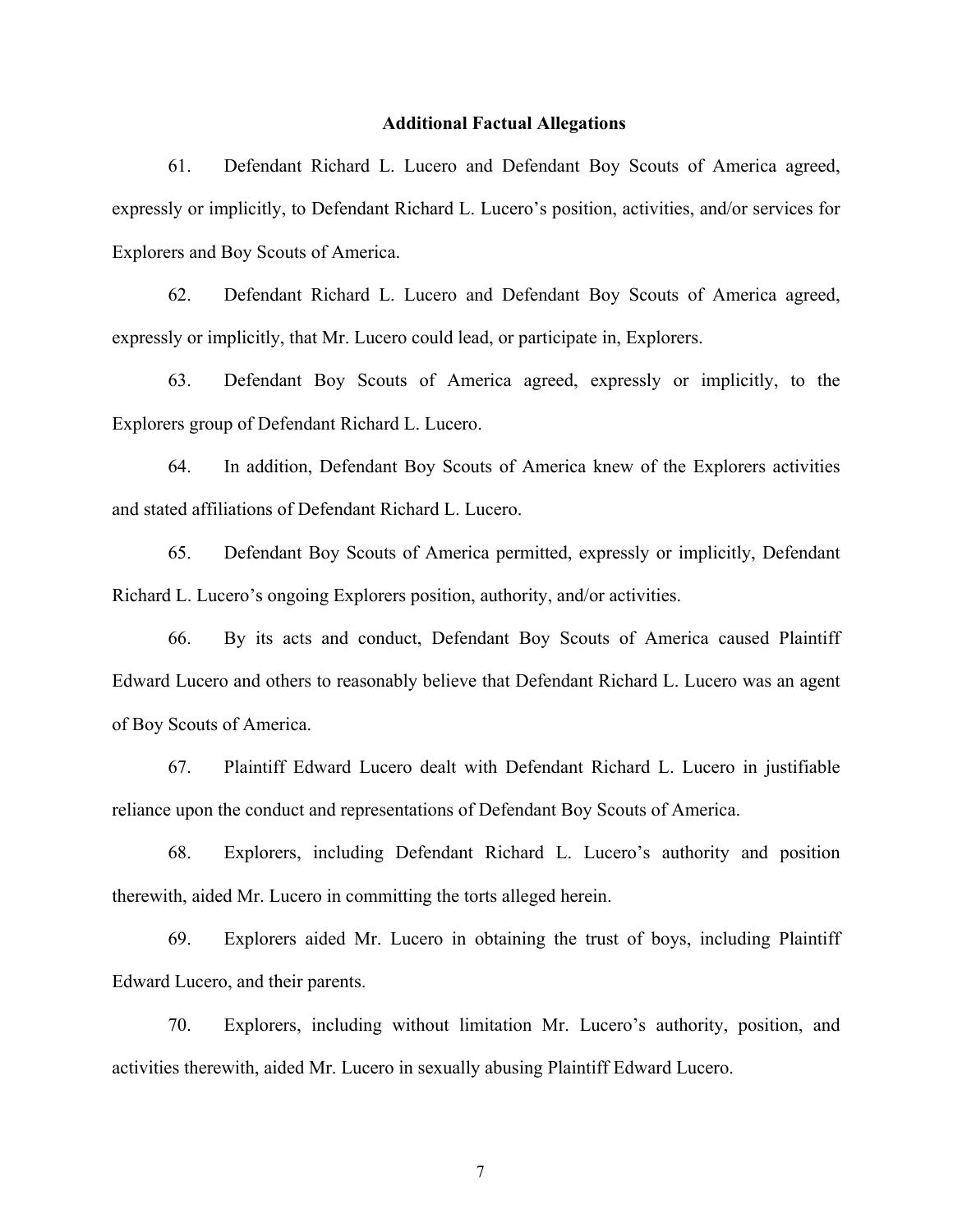71. Boy Scouts of America has known on a national level for decades that it has significant problems with sexual abuse of Scouts by Scout group leaders.

72. Boy Scouts of America has long collected and maintained records and files that identify abused boys plus perpetrators of abuse within the ranks of BSA youth group leaders, and related information. These files are often referred to as the "Ineligible Volunteer," or "IV," files.

73. Boy Scouts of America maintained these files throughout all periods alleged in this complaint.

### **Count I—Assault Claim Against Richard Lucero**

74. Plaintiff incorporates all other paragraphs of this complaint.

75. Mr. Lucero knowingly, willfully, and intentionally groomed young, under-age Edward to make Edward available to Mr. Lucero for his personal licentious and criminal purposes.

76. Mr. Lucero threatened, coerced, and extorted young Edward by saying and implying that Mr. Lucero would terminate Edward's mother's job with the City of Española, if Edward disclosed Mr. Lucero's licentious and criminal sexual acts, or refused to participate.

77. Mr. Lucero threatened, coerced, and extorted young Edward by saying and implying that Mr. Lucero would terminate Edward's job with Mr. Lucero's business, if Edward disclosed Mr. Lucero's licentious and criminal sexual acts, or refused to participate in the actions.

78. Edward felt threatened by and was fearful of Mr. Lucero.

79. As a direct and proximate result of Mr. Lucero's acts, Edward has suffered physical harm and recurrent psychological trauma and injury.

#### **Count II—Battery**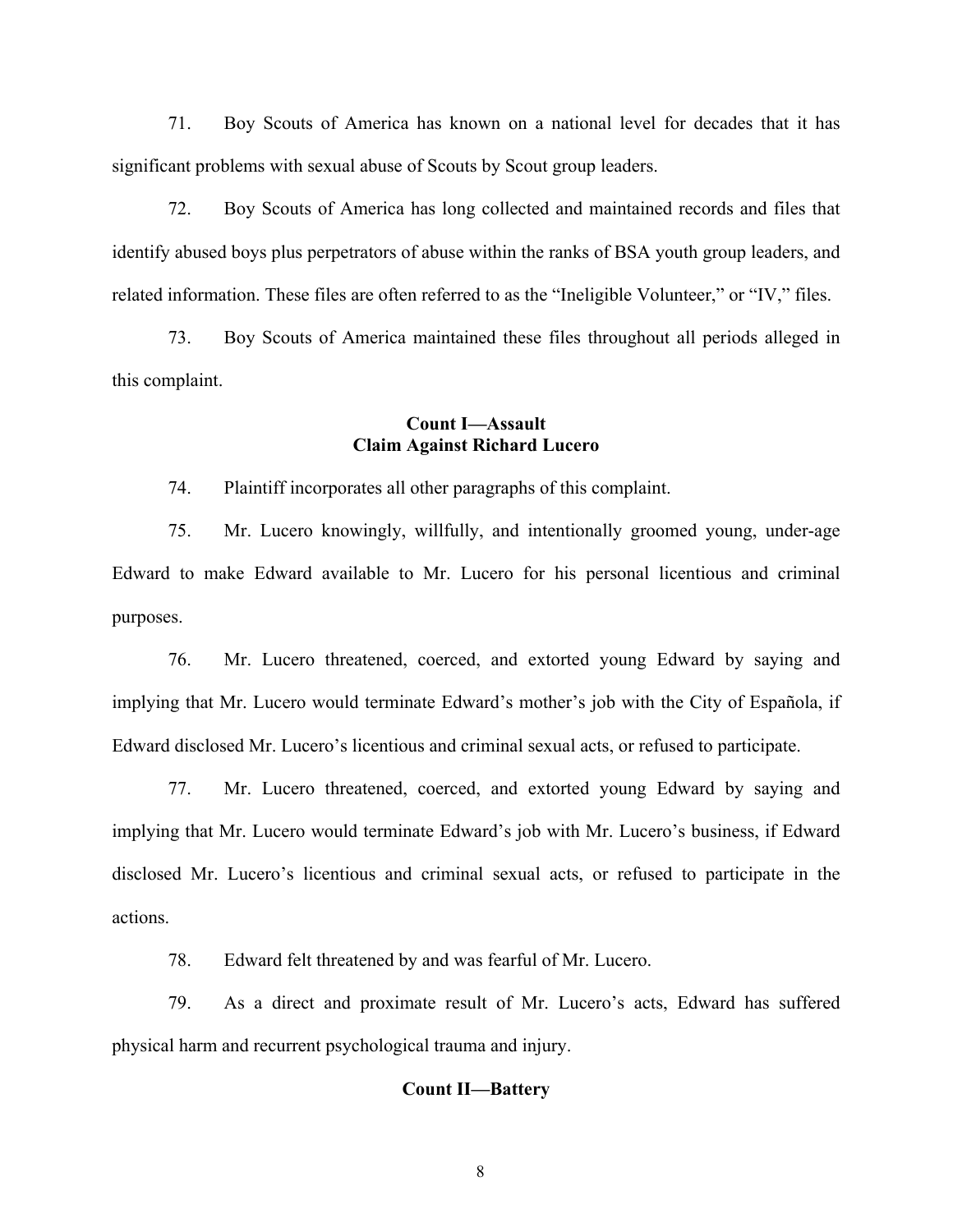#### **Claim Against Richard Lucero**

80. Plaintiff incorporates all other paragraphs of this complaint.

81. Mr. Lucero knowingly, willfully, intentionally, and unlawfully touched Edward in a harmful and offensive manner by sexual contacts with his person, contrary to New Mexico law.

82. Mr. Lucero's intentional and illegal sexual touching of Edward was harmful and offensive contact.

83. As a direct and proximate result of Mr. Lucero's acts, Edward has suffered physical harm and recurrent psychological trauma and injury.

### **Count III—Intentional Infliction of Emotional Distress Claim Against Richard Lucero**

84. Plaintiff incorporates all other paragraphs of this complaint.

85. Mr. Lucero's conduct was extreme and outrageous, exceeding all limits of common decency.

86. Mr. Lucero recklessly or intentionally inflicted severe emotion distress on Edward.

87. Mr. Lucero's actions directly and proximately caused Edward to suffer severe emotional distress.

#### **Count IV—Prima Facie Tort Claim Against Richard Lucero**

88. Plaintiff incorporates all other paragraphs of this complaint.

89. Mr. Lucero knew that his intentional, licentious, illegal, and criminal sexual overtures and activities with Edward would cause harm to the young boy.

90. Mr. Lucero's actions were a cause of the injuries and damages suffered by Edward.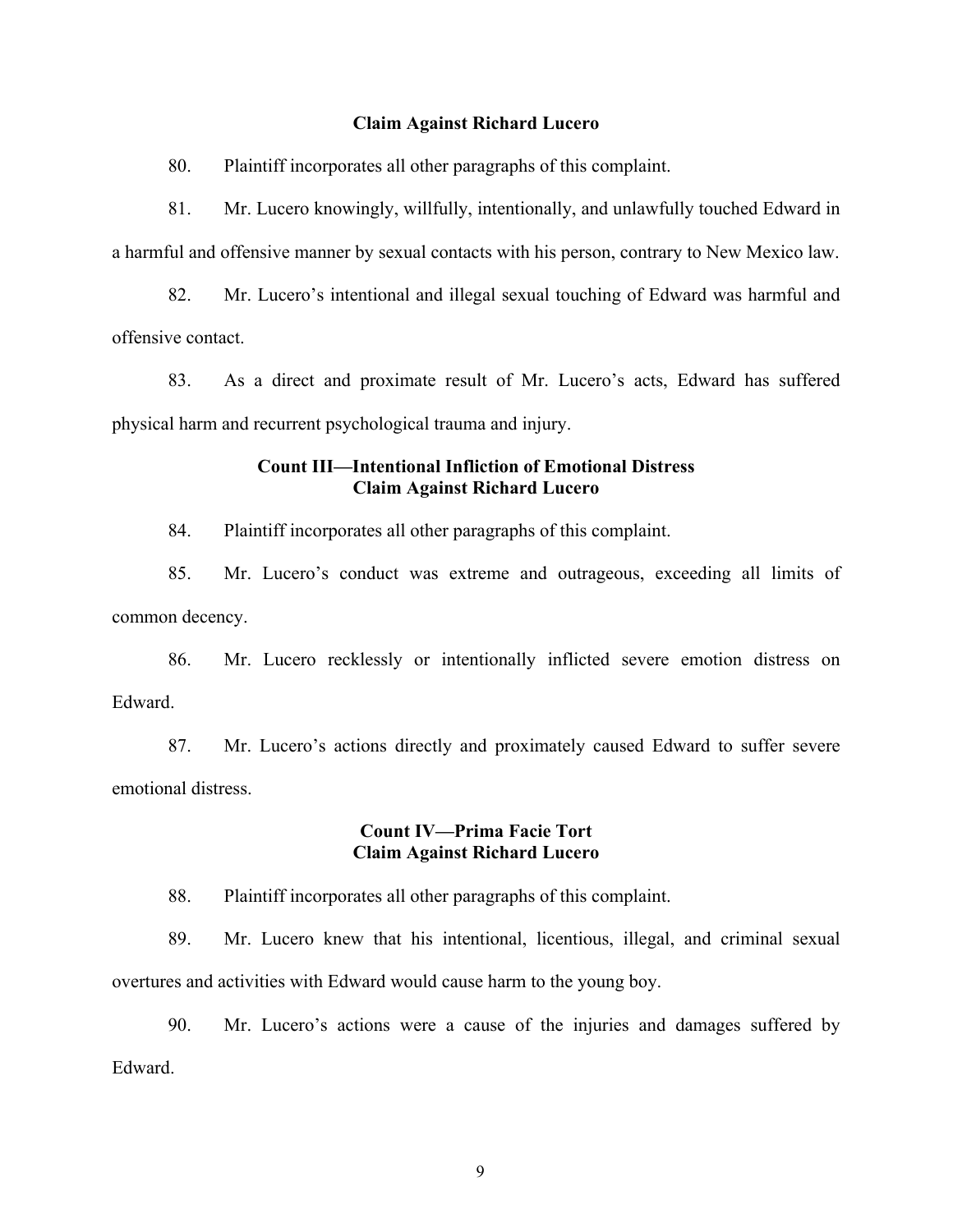91. Mr. Lucero's actions were not justifiable under the circumstances.

### **Count V—Negligent Retention and Supervision Claim Against Boy Scouts of America**

92. Plaintiff restates and incorporates by reference all other paragraphs of this Complaint.

93. Defendant Richard L. Lucero, by and through his Explorers position, affiliation, group, and activities, was an agent of Defendant Boy Scouts of America at the times material hereto, including during the commission of torts described herein.

94. Defendant Boy Scouts of America knew or should have known that retaining Defendant Richard L. Lucero would create an unreasonable risk of injury or harm to a group that included Plaintiff Edward Lucero.

95. Defendant Boy Scouts of America failed to exercise ordinary care in its retention of Defendant Richard L. Lucero.

96. Defendant Boy Scouts of America further failed to exercise ordinary care in its supervision of Defendant Richard L. Lucero.

97. Defendant Boy Scouts of America's negligence in retaining and supervising Defendant Richard L. Lucero was a cause of the injuries and damages of Plaintiff Edward Lucero set forth herein.

#### **Count VI—Negligent Hiring Claim Against Boy Scouts of America**

98. Plaintiff restates and incorporates by reference all other paragraphs of this Complaint.

99. Defendant Boy Scouts of America selected or permitted Defendant Richard L. Lucero to lead or participate in Explorers.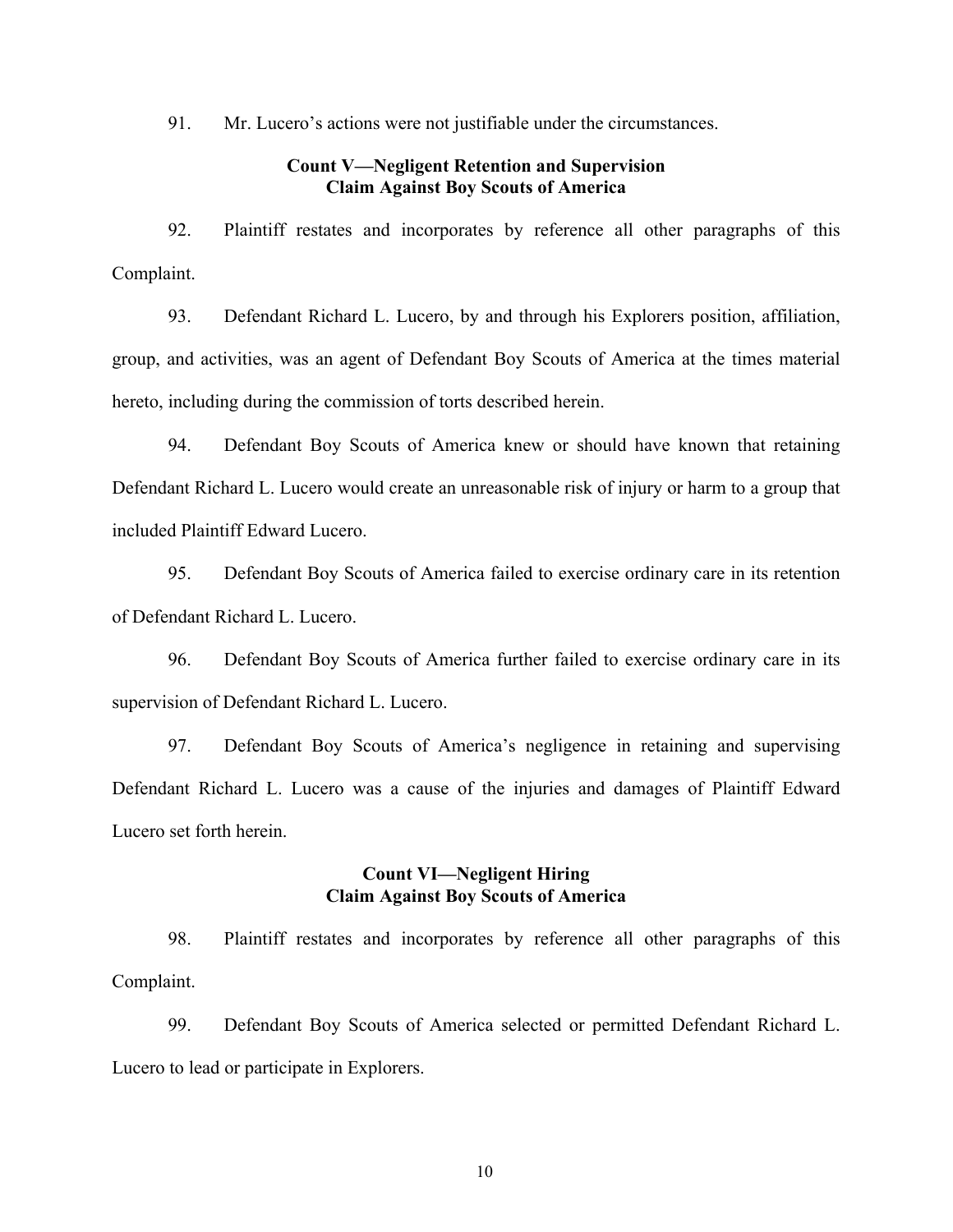100. Defendant Boy Scouts of America knew or should have known that selecting or permitting Defendant Richard L. Lucero to lead or participate in Explorers would create an unreasonable risk of harm to Plaintiff Edward Lucero and to other boys.

101. Defendant Boy Scouts of America failed to exercise ordinary care in its selection or permitting of Defendant Richard L. Lucero to lead or participate in Explorers.

102. Defendant Boy Scouts of America's negligence in selecting or permitting Defendant Richard L. Lucero to lead or participate in Explorers was a cause of the injuries and damages of Plaintiff Edward Lucero set forth herein.

#### **Damages**

103. As a direct and proximate result of the actions of Defendants, and of each of them, Edward V. Lucero has suffered injuries including but not limited to:

a. Pain and suffering;

b. Loss of enjoyment of life;

c. Severe emotional distress;

d. Other damages permitted by New Mexico law.

104. Defendant Boy Scouts of America is vicariously liable for the conduct of Defendant Richard L. Lucero.

105. Defendant Boy Scouts of America is liable for its own tortious omissions and acts.

106. The actions of Richard L. Lucero were malicious, willful, reckless, and wanton.

107. Richard L. Lucero is liable for punitive damages.

108. Punitive damages should be awarded to punish Richard L. Lucero, and to deter others from the commission of like offenses.